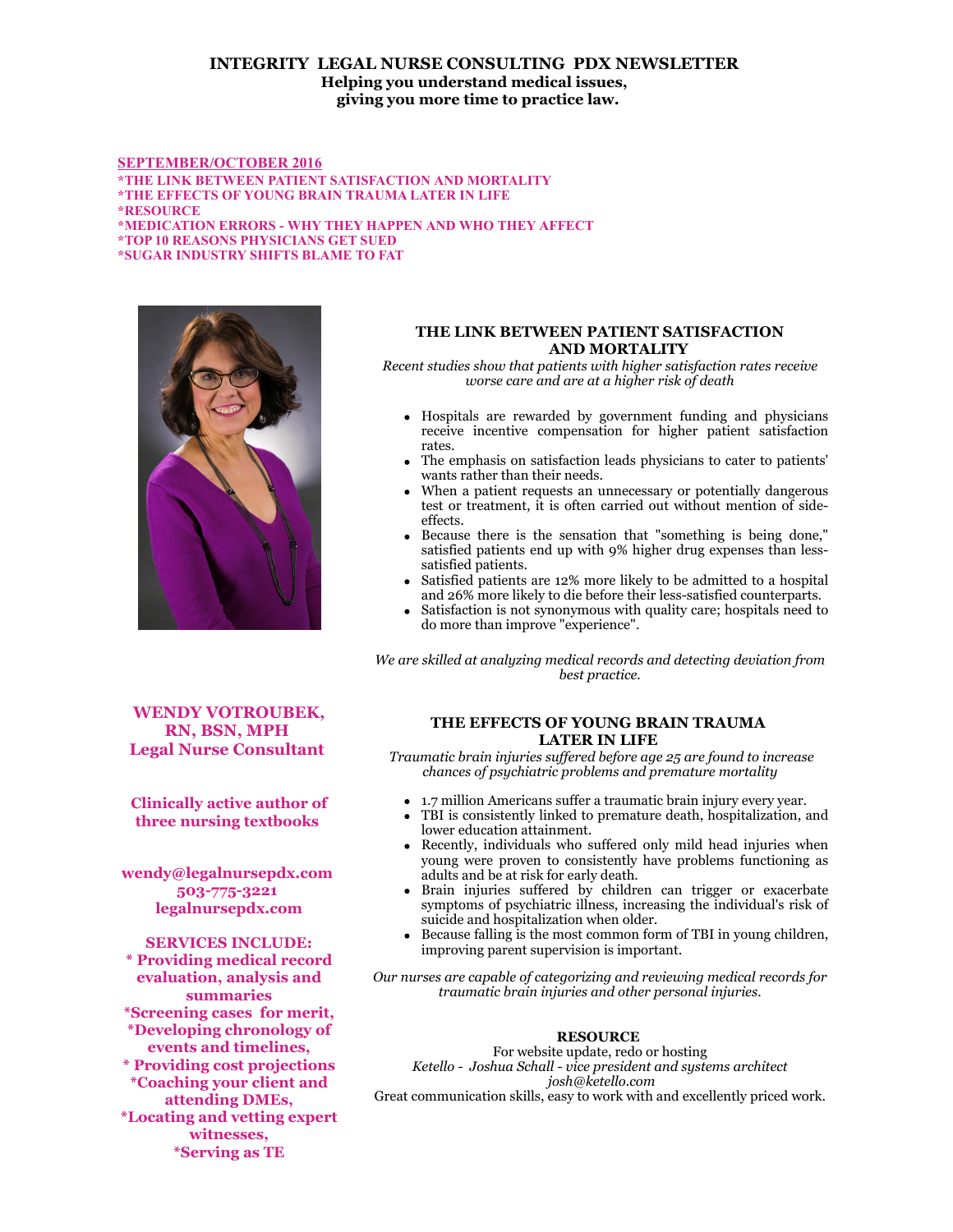#### **TESTIMONIALS**

*"When we use Wendy, we get a thorough and complete report. She finds issues that I had never considered and her thorough analysis is worth every penny. " Kelly L. Andersen, Esq.*

*"Thank you very much for your hard work on the case thus far - what I learned with you will surely help us out at mediation." Kristen West McCall, Esq.*

*"Very nice report, the report will be useful to cut and paste into my settlement demand." Jan Kitchel, Esq.*

*"Thank you so much for your timely response to this case. We appreciate what you do." Katie Ireland, Esq.*

*"Wendy provides prompt, professional, courteous service with a ready smile that sets clients at ease. She lasers in on the medical issues that matter most to highlight them for legal review as we consider how to best represent our medical cases to the triers of fact." Jenna Harden, Esq.*

*"Thank you for the hard work and detailed report." Judy Snyder, Esq.*

*"This is awesome! You are well worth the money! Thanks Wendy." Andrew Mathers, Esq.*

*"Because of several large cases going on at the same time, I had to find someone to do the medical review that my legal assistant normally does. I contacted Wendy and hired her for the job. The review was in the format and style I requested. It was every bit as thorough, perhaps even more, than my legal assistant. It was exactly what I needed. I would not hesitate to use Wendy again, in fact I am." Jim Dwyer, Esq.*

*"You are truly a delightful person, and a consummate professional." Sara M. Winfield, Esq.*

*"Thank you for your speedy work and comprehensive spreadsheet." Jim Nelson, Esq.*

*"You did an excellent job." Michael H. Bloom, Esq.*

*"Thanks so much, will definitely use you for another criminal case." Zack Stern, Esq.*

## **MEDICATION ERRORS - WHY THEY HAPPEN AND WHO THEY AFFECT**

*From simple mistakes come serious consequences in medicine, often affecting the youngest, oldest, and most vulnerable patients*

- Medication errors occur approximately 1 million times each year and result in 7,000 deaths in America annually.
- Medication errors include adverse reactions, overdoses, wrong medication, and switched prescriptions.
- Labeling and ordering mistakes include misinterpreted handwriting, mislabeling, switched labels, and drug name confusion.
- Other causes of medication errors include poor communication, lack of employee knowledge, fatigue of staff, and lack of patient understanding of drug's directions.
- Drugs most prone to errors include insulin, sedatives, and opioids.
- The time-sensitive nature of operations don't allow for double-and triple-checking of medications, leading to a greater likelihood of medication errors for surgery patients.
- Geriatric and pediatric patients are particularly vulnerable to medication errors as well, due to the adverse effects that can be seen in both populations.

*We are adept in determining best practice regarding medication administration in both acute care hospital, LTC and assisted living facilities.*

#### **TOP 10 REASONS PHYSICIANS GET SUED**

*Communication, thorough work, and attention to detail are key in the medical field* 

- 1. Failing to listen, communicate empathetically, and spend adequate time with patients
- 2. Keeping incomplete documentation
- 3. Failing to establish standards of conduct for office staff
- 4. Being inaccessible to patients
- 5. Failing to order and follow up on tests in a timely manner
- 6. Failing to refer, track referrals, or communicate with referring physician
- 7. Prescribing medication inappropriately
- 8. Providing improper care during emergency situations
- 9. Failing to obtain informed consent
- 10. Allowing non-compliant patients to take charge

*Our nurses are skilled at sorting out risk factors and advising you on how best to avoid and counter physician missteps.*

## **SUGAR INDUSTRY SHIFTS BLAME TO FAT**

*Research published this month suggest that the past 5 decades of nutrition research has been shaped by the sugar industry*

- In the 1960's, the sugar industry paid scientists to emphasize saturated fat as the culprit of heart disease.
- The head of nutrition in the U.S. Department of Agriculture, D. Mark Hegsted, was one of the scientists paid by the sugar industry. He helped draft the federal government's dietary guidelines in 1977.
- Heart disease research and today's dietary recommendations are influenced by this funding.
- Coca-Cola, the world's largest producer of sugary beverages, has provided millions of dollars to fund researchers to downplay sugar's role in obesity.

#### *NEWSLETTER RESOURCES*

*Please feel to contact us for the above newsletter sources, as all information is thoroughly explored and researched.*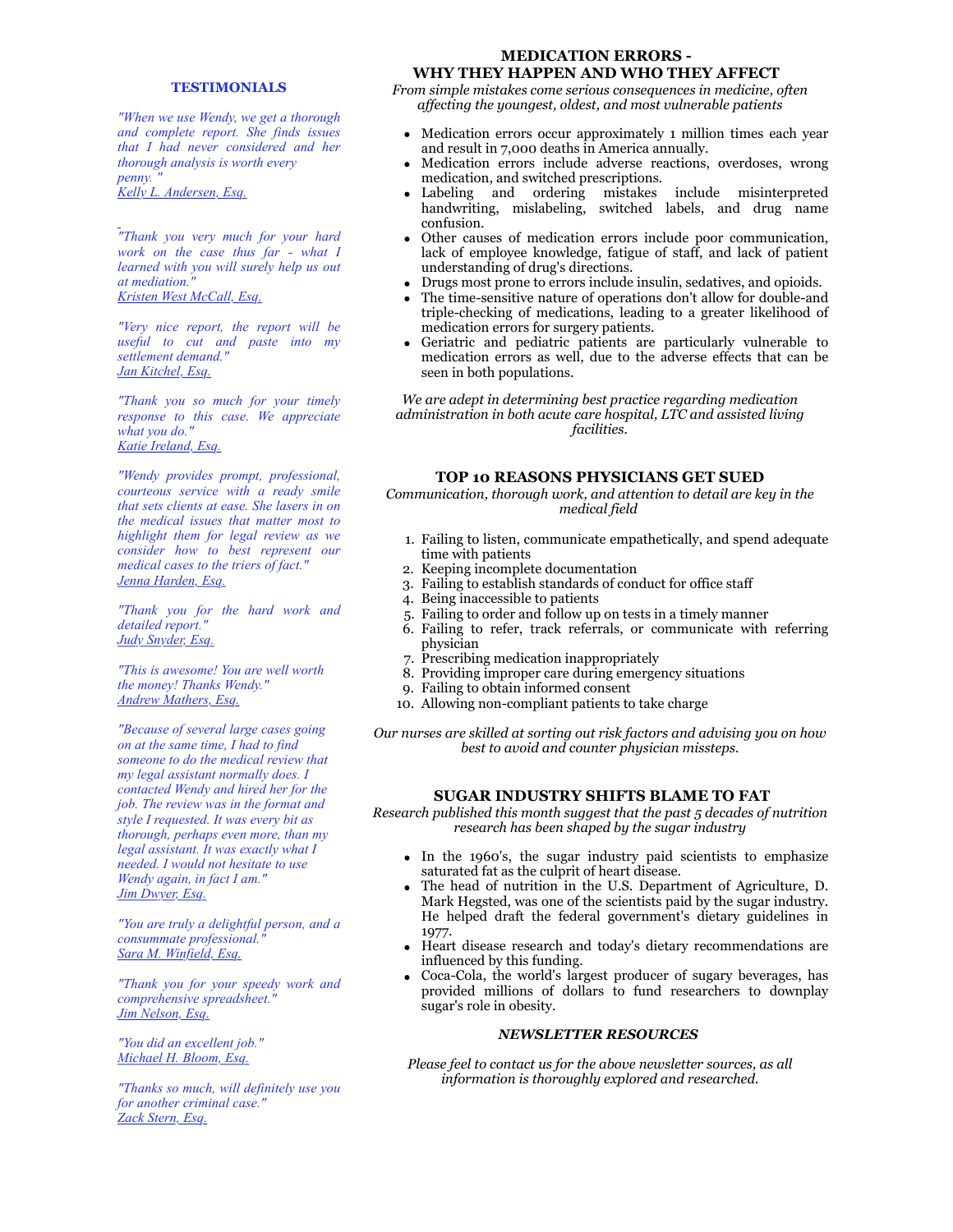### **TESTIMONIALS**

*"When we use Wendy, we get a thorough and complete report. She finds issues that I had never considered and her thorough analysis is worth every penny. " Kelly L. Andersen, Esq.*

*"Very nice report, the report will be useful to cut and paste into my settlement demand." Jan Kitchel, Esq.*

*"Thank you so much for your timely response to this case. We appreciate what you do." Katie Ireland, Esq.*

*"Wendy provides prompt, professional, courteous service with a ready smile that sets clients at ease. She lasers in on the medical issues that matter most to highlight them for legal review as we consider how to best represent out medical cases to the triers of fact." Jenna Harden, Esq.*

*"Thank you for the hard work and detailed report." Judy Snyder, Esq.*

*"This is awesome! You are well worth the money! Thanks Wendy." Andrew Mathers, Esq.*

*"Because of several large cases going on at the same time, I had to find someone to do the medical review that my legal assistant normally does. I contacted Wendy and hired her for the job. The review was in the format and style I requested. It was every bit as thorough, perhaps even more, than my legal assistant. It was exactly what I needed. I would not hesitate to use Wendy again, in fact I am." Jim Dwyer, Esq.*

*"You are truly a delightful person, and a consummate professional." Sara M. Winfield, Esq.*

*"Thank you for your speedy work and comprehensive spreadsheet." Jim Nelson, Esq.*

*"You did an excellent job." Michael H. Bloom, Esq.*